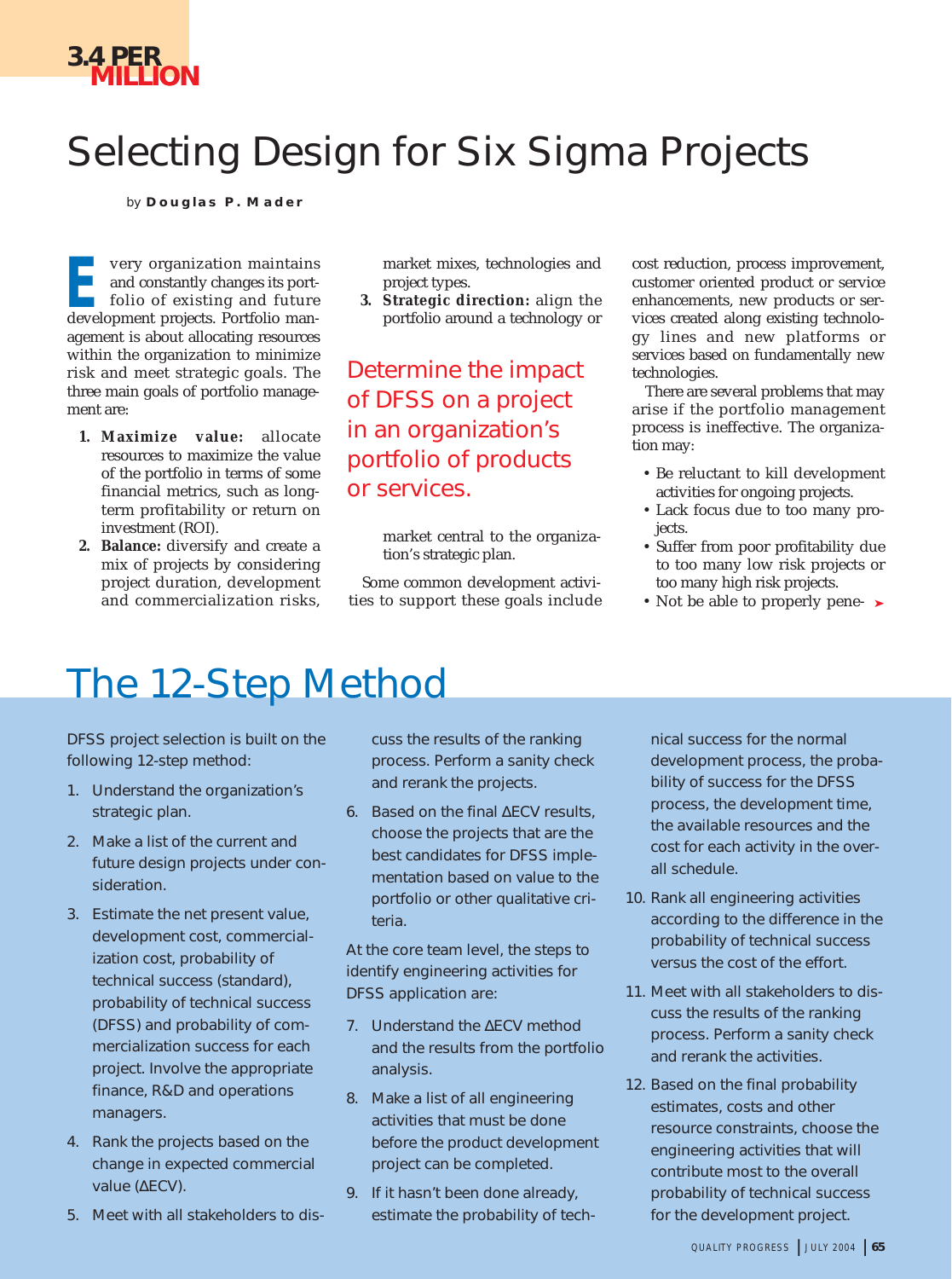

trate the market due to poor linkage between development and market research.

An effective product portfolio management process relies on:

- **• The strategic plan:** It is the basis for the selection of new projects.
- **• Senior management:** The driver of strategy, it should therefore be closely involved in new project selection decisions.
- **• Project selection methods:** They mesh with the decision framework of the business, focus on the ever changing market, are used often and accommodate decision mak-

ing at different levels in the organization.

An effective product portfolio management process constantly revises and updates the list of new development projects based on market changes, competitive threats, customer wants and needs, and strategic goals. New projects are selected, prioritized, accelerated, killed or deprioritized, and resources are constantly allocated and reallocated to adapt to uncertain and changing information.

The main goal of project selection for design for Six Sigma (DFSS) is to determine which development projects can benefit the most with regard to the value of the portfolio. To choose the right DFSS projects, you must first understand how projects are chosen within the portfolio management framework.

#### **Measure the Portfolio's Value**

Let us examine the most common of the three main goals of portfolio management—maximizing the portfolio's value. Though several techniques are used to analyze the value of a portfolio, including classical scoring and sorting models, mapping approaches, bubble diagrams and mathematical programming, I will focus on a few simple financial methods.

A classical valuation technique is known as the adjusted net present value (NPV<sub>A</sub>) method. The NPV<sub>A</sub> method is used to prioritize new development opportunities for both ongoing and future projects. It estimates the value of a project by subtracting the development (D) and commercialization (C) costs from the NPV of all future cash flows in present value dollars:

 $SNPV<sub>A</sub> = SNPV - (SD + SC)$ 

The problem with this approach is that the estimated value for a particular project in the portfolio does not reflect the risks associated with development and commercialization. A product may be difficult to design or manufacture, or the company might not be confident the product will be well received in the marketplace.

One method that includes both development and commercialization risks is known as the expected commercial value (ECV) method. The ECV method seeks to maximize the value or commercial worth of the portfolio subject to budget constraints:

 $$ECV = [(SNPV × P<sub>cs</sub> - $C) × P<sub>ts</sub> - $D],$ where

- \$ECV = expected commercial value of a project.
- \$NPV = net present value of the project's future cash flows.
- $P_{cs}$  = probability of commercial success.
- \$C = commercialization or launch costs.
- $P_{ts}$  = probability of technical success.
- \$D = development costs remaining in the project.

| <b>Matrix of Probabilities for Commercial Success</b><br><b>TABLE 1</b> |
|-------------------------------------------------------------------------|
|-------------------------------------------------------------------------|

**Organization's competitive advantage**

|         |                                                             | ν<br>Low: CBR | Medium:<br>$CBR = 1$ | $\sim$<br>High: 1 < CBR | Very high:<br>CBR > 3 |
|---------|-------------------------------------------------------------|---------------|----------------------|-------------------------|-----------------------|
| Newness | Current product or service.                                 | 0.50          | 0.65                 | 0.80                    | 0.95                  |
|         | Significant enhancement<br>to a current product or service. | 0.35          | 0.50                 | 0.65                    | 0.80                  |
|         | New to organization.                                        | 0.20          | 0.35                 | 0.50                    | 0.65                  |
|         | New to market.                                              | 0.10          | 0.20                 | 0.35                    | 0.50                  |

CBR = cost-benefit ratio

### **TABLE 2 Matrix of Probabilities for Technical Success**

#### **Ability to develop product or service**

|                                                          |                                                                            | Very low | Medium<br>Low |      | High | Very high |  |
|----------------------------------------------------------|----------------------------------------------------------------------------|----------|---------------|------|------|-----------|--|
| Ability to deliver (manufacturing or service operations) | Very high: solution already<br>exists and is viable.                       | 0.50     | 0.65          | 0.80 | 0.90 | 0.95      |  |
|                                                          | High: solution has been tested<br>and appears viable.                      | 0.35     | 0.50          | 0.65 | 0.80 | 0.90      |  |
|                                                          | Medium: solution has not been<br>tested but is believed to be<br>feasible. | 0.20     | 0.35          | 0.50 | 0.65 | 0.80      |  |
|                                                          | Low: solution is not yet known<br>but is believed to be feasible.          | 0.10     | 0.20          | 0.35 | 0.50 | 0.65      |  |
|                                                          | Very low: solution is not yet<br>known and its feasiblity is<br>unknown.   | 0.05     | 0.10          | 0.20 | 0.35 | 0.50      |  |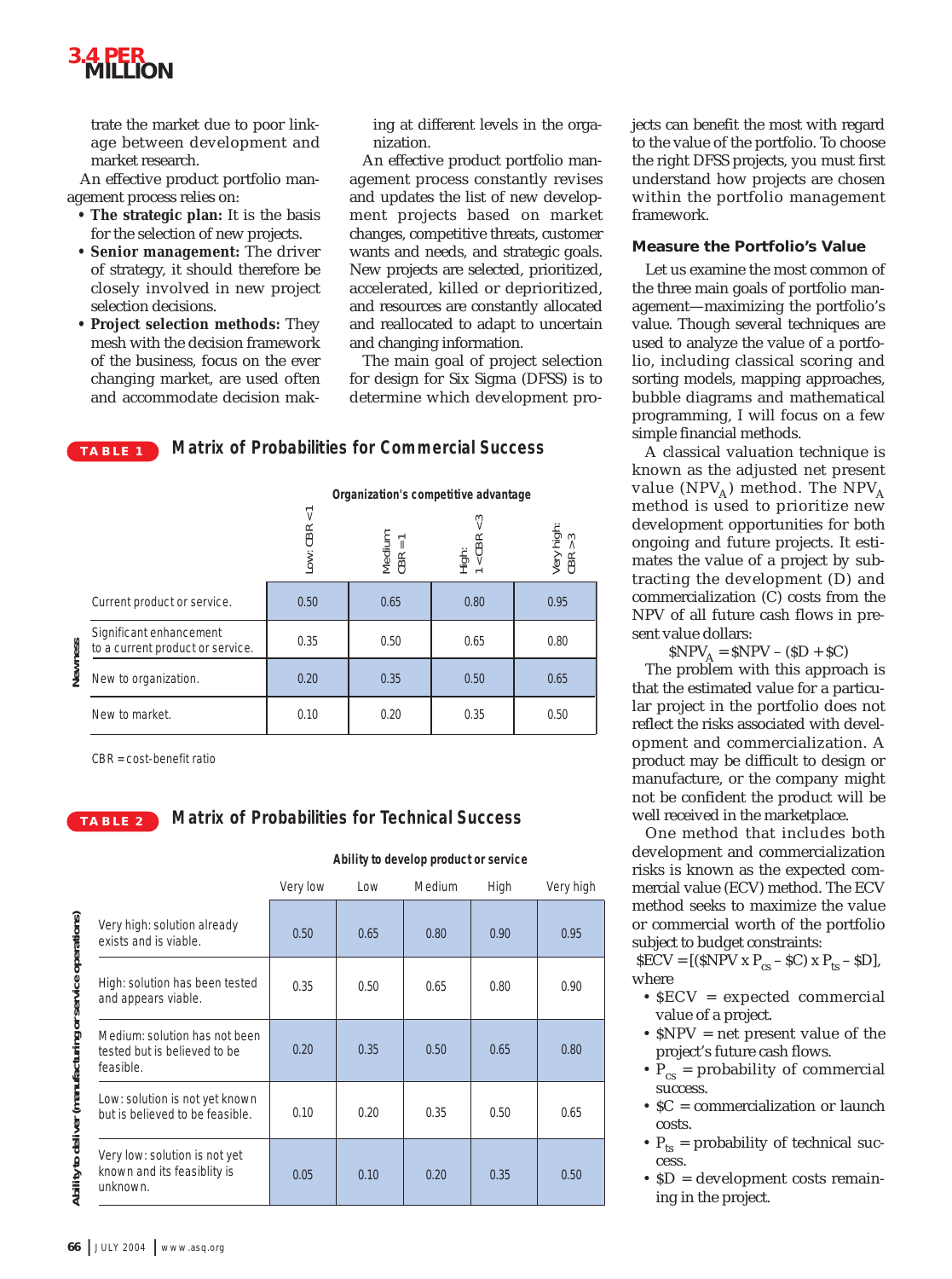#### **TABLE 3 Portfolio Analysis Example**

| <b>Project name</b> | <b>NPV</b> | $\mathsf{C}$ | $P_{cs}$ | $P_{ts0}$ | $P_{ts1}$ | $\mathbf{D}_0$ | D <sub>1</sub> | <b>Adiusted</b><br><b>NPV</b> | ECV <sub>o</sub> | ECV <sub>1</sub> | $\triangle$ ECV |
|---------------------|------------|--------------|----------|-----------|-----------|----------------|----------------|-------------------------------|------------------|------------------|-----------------|
| Darth               | \$30.0     | \$5.0        | 0.50     | 0.80      | 0.85      | \$3.0          | \$3.5          | \$22.0                        | \$5.0            | \$5.0            | \$0.0           |
| Luke                | \$42.0     | \$2.0        | 0.70     | 0.70      | 0.90      | \$1.0          | \$2.0          | \$39.0                        | \$18.2           | \$22.7           | \$4.5           |
| Leia                | \$50.0     | \$1.0        | 0.60     | 0.85      | 0.85      | \$4.0          | \$4.3          | \$45.0                        | \$20.7           | \$20.4           | $-$ \$0.3       |
| Yoda                | \$25.0     | \$3.0        | 0.80     | 0.60      | 0.70      | \$3.5          | \$4.0          | \$18.5                        | \$6.7            | \$7.9            | \$1.2           |
| Han                 | \$40.0     | \$0.5        | 0.70     | 0.50      | 0.75      | \$6.0          | \$7.0          | \$33.5                        | \$7.8            | \$13.6           | \$5.9           |
| <b>Death Star</b>   | \$90.0     | \$8.0        | 0.70     | 0.40      | 0.80      | \$10.0         | \$12.0         | \$72.0                        | \$12.0           | \$32.0           | \$20.0          |
| <b>Totals</b>       | \$277.0    | \$19.5       |          |           |           | \$27.5         | \$32.8         | \$230.0                       | \$70.3           | \$101.5          | \$31.3          |
|                     |            |              |          |           |           |                |                |                               |                  |                  |                 |

NPV = net present value.

C = commercialization or launch costs.

 $P_{cs}$  = probability of commercial success.

 $P_{\text{ten}}$  = probability of technical success under the normal development process.

 $P_{ts1}$  = probability of technical success under the DFSS methodology.

 $D_0$  = development costs remaining in the project assuming the normal development process.

 $D_1$  = development costs remaining in the project under the DFSS methodology.

The ECV metric can be interpreted as a weighted stream of cash flows for a development project, discounted to the present while accounting for commercial and technical risks. The ECV model favors projects that are closer to launch, have little money left to be spent on them, have a higher likelihood of success or use less scarce resources. A potential weakness is that it uses estimates of the probabilities for technical and commercial success that may be difficult to gauge in the early stages of product or service development.

Fortunately, this weakness can be addressed through a structured method for estimating the respective probabilities. There are two ways to estimate the two probabilities used in the ECV method:

- **1. Delphi method:** Individuals usually senior technical leaders—are asked to independently and anonymously estimate the probabilities for success. The results are discussed as a group until consensus is achieved.
- **2. Matrix method:** The probability of commercial success is decided based on market newness and degree of competitive advantage. The probability of technical success is based on the newness of the technology to the company in terms of the product and the process.

Both methods have strengths and weaknesses, so most organizations use a combination to increase the validity of the portfolio analysis. For example, some organizations will apply the Delphi method after using the matrix method.

The matrix in Table 1 can be used as a guide to estimate the probability for commercial success. The relevant factors are the advantage the product will have in the market relative to the competition and the newness of the product in the market. The cost-benefit ratio (CBR) is defined as the sum of D and C costs divided by the NPV of all future cash flows.

The probability of technical success is estimated based on the newness of the design and the manufacturing process or service. The matrix of probabilities for technical success is shown in Table 2.

#### **Select the Right Projects**

So how will an organization know which projects will benefit the most from the DFSS methodology? To help leadership choose the right DFSS projects, I modified the ECV metric. This modification allows organizations to estimate the incremental benefit in terms of value to the portfolio due to the application of DFSS on a particular project. I call the modified form of the ECV metric "delta ECV":

 $\triangle$ ECV = [(\$NPV x P<sub>cs</sub> – \$C) x P<sub>ts1</sub> –  $SD_1$ ] - [(SNPV x P<sub>cs</sub> – SC) x P<sub>ts0</sub> – SD<sub>0</sub>], where

- $\Delta$ ECV = change in the ECV given the application of DFSS on a development project.
- \$NPV = net present value of the project's future cash flows.
- $P_{cs}$  = probability of commercial success.
- \$C = commercialization or launch costs.
- $P_{ts1}$  = probability of technical success under the DFSS methodology.
- $SD_1$  = development costs remaining in the project under the DFSS methodology.
- $P_{ts0}$  = probability of technical success under the standard development process.
- $SD_0$  = development costs remaining in the project assuming the standard development process.

If an organization implements DFSS but doesn't consider the voice of the customer (VOC), the ∆ECV is as shown above. However, if the organization implements DFSS in conjunction with a strong VOC improvement effort, the ∆ECV would see an even larger increase. The ECV metric can easily be modified to account for the incremental benefit of a focused VOC effort.

#### **A Portfolio Example**

Suppose an organization used the portfolio analysis method on several projects, and the data are shown in Table 3. If the organization forged